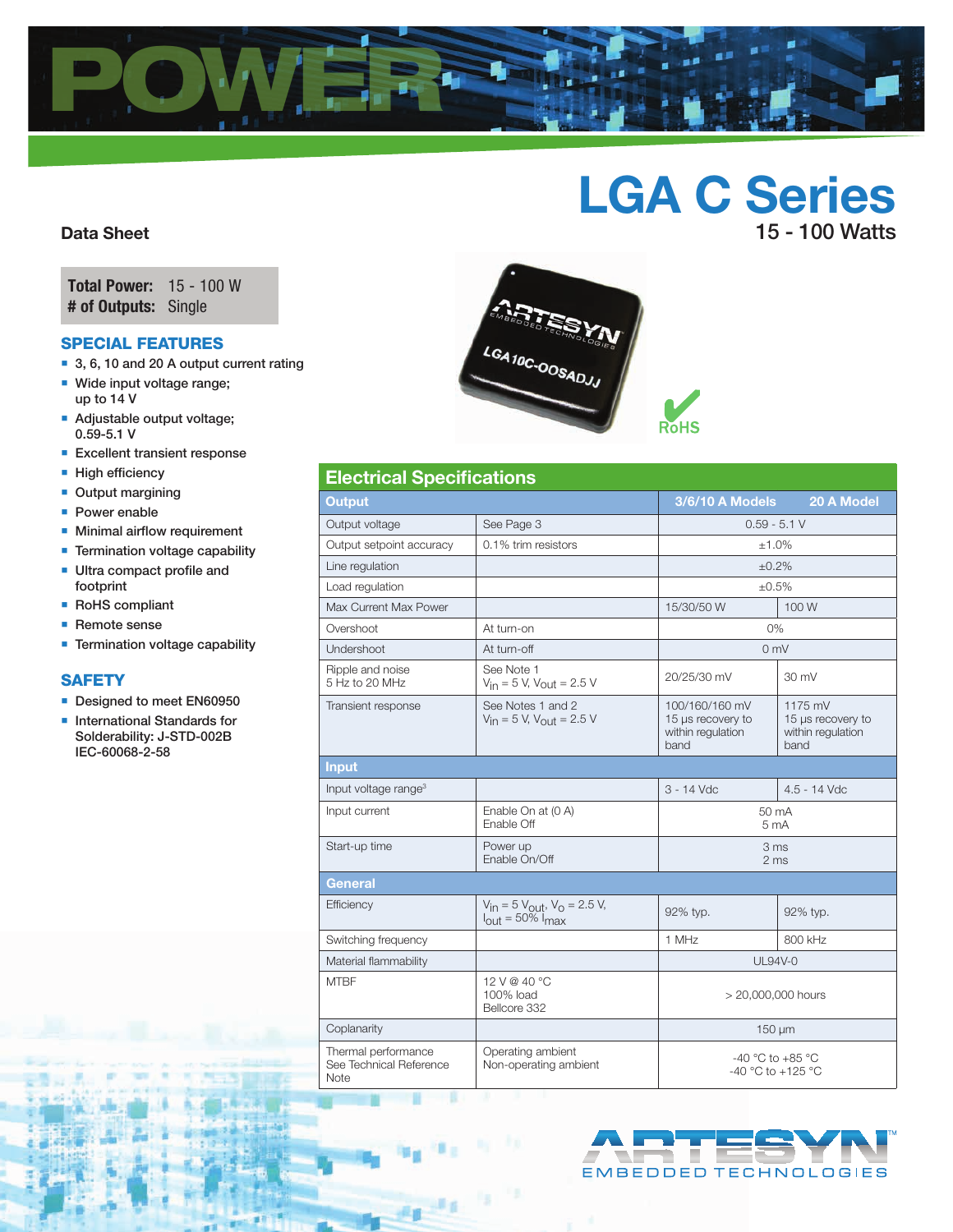

| <b>Electrical Specifications</b>  |                              |            |  |  |  |  |  |
|-----------------------------------|------------------------------|------------|--|--|--|--|--|
| <b>Protection</b>                 |                              |            |  |  |  |  |  |
| Short circuit                     | Hiccup, non-latching         |            |  |  |  |  |  |
| Overvoltage                       | Hiccup, non-latching         |            |  |  |  |  |  |
| <b>Mininum Recommended System</b> | 3/6/10 A Model<br>20 A Model |            |  |  |  |  |  |
| <b>Capacitance</b>                |                              |            |  |  |  |  |  |
| Short circuit                     | $1 \mu F$                    | $10 \mu F$ |  |  |  |  |  |
| Overvoltage                       | 50 µF<br>$10 \mu F$          |            |  |  |  |  |  |

 $10^{-10}$ 

# Ordering Information

| <b>Standard Model</b><br><b>Output Power</b> |        |                      |                                                   |     | <b>Output Current</b> | Efficiency | Regulation |             |  |
|----------------------------------------------|--------|----------------------|---------------------------------------------------|-----|-----------------------|------------|------------|-------------|--|
| <b>Numbers</b>                               | (Max.) | <b>Input Voltage</b> | <b>Min</b><br><b>Max</b><br><b>Output Voltage</b> |     |                       | (Typical)  | Min        | <b>Max</b>  |  |
| LGA03C-00SADJJ                               | 15 W   | 3 - 14.0 Vdc         | $0.59 - 5.1$ Vdc                                  | 0 A | 3 A                   | 92%        | $±0.2\%$   | ±0.5%       |  |
| LGA06C-00SADJJ                               | 30 W   | 3 - 14.0 Vdc         | $0.59 - 5.1$ Vdc                                  | 0 A | 6 A                   | 92%        | $±0.2\%$   | $\pm 0.5\%$ |  |
| LGA10C-00SADJJ                               | 50 W   | $3 - 14.0$ Vdc       | $0.59 - 5.1$ Vdc                                  | 0A  | 10 A                  | 92%        | $±0.2\%$   | ±0.5%       |  |
| LGA20C-01SADJJ                               | 100 W  | $4.5 - 14.0$ Vdc     | $0.59 - 5.1$ Vdc                                  | 0 A | 20 A                  | 91%        | $±0.2\%$   | ±0.5%       |  |

# Model Number System with Options



| <b>Product Family</b> | <b>Rated Output</b><br><b>Current</b>                                                            | <b>Performance</b>                     |                | <b>Input Voltage</b>                                             | <b>Type of Output</b>                                | <b>Options</b>                                                       | <b>RoHS Compliance</b>                                        |
|-----------------------|--------------------------------------------------------------------------------------------------|----------------------------------------|----------------|------------------------------------------------------------------|------------------------------------------------------|----------------------------------------------------------------------|---------------------------------------------------------------|
| <b>LGA</b>            | <b>XX</b>                                                                                        | C                                      | $\blacksquare$ | 00                                                               | <b>SADJ</b>                                          | ⋀                                                                    |                                                               |
|                       | <b>Rated Output</b><br>Current<br>$03 = 3$ Amp<br>$06 = 6$ Amp<br>$10 = 10$ Amp<br>$20 = 20$ Amp | Performance<br>$C = Cost$<br>Optimized |                | <b>Input Voltage</b><br>$00 = 3 - 14.0 V$<br>$01 = 4.5 - 14.0 V$ | <b>Type of Output</b><br>Single Adjustable<br>Output | <b>Options</b><br>$X = \text{Various}$<br>Options (see<br>Sales Rep) | <b>RoHS Compliance</b><br>$=$ Pb free (RoHS<br>6/6 compliant) |

# Heatsink Number System with Options

| <b>Product Family</b>  |   | <b>Product</b>  | <b>Purpose</b>                  |   | Height*                                                                                       |
|------------------------|---|-----------------|---------------------------------|---|-----------------------------------------------------------------------------------------------|
| <b>LGA</b>             | - | <b>HTSK</b>     | <b>KIT</b>                      | - | <b>XXX</b>                                                                                    |
| <b>Land Grid Array</b> |   | <b>Heatsink</b> | <b>Heatsink and</b><br>Adhesive |   | <b>Total Height</b><br>(LGA20 + Heatsink)<br>$045 = 0.45"$<br>$048 = 0.48"$<br>$0.50 = 0.50"$ |

\* Height is the total height of the LGA20C-00SADJJ with heatsink attached.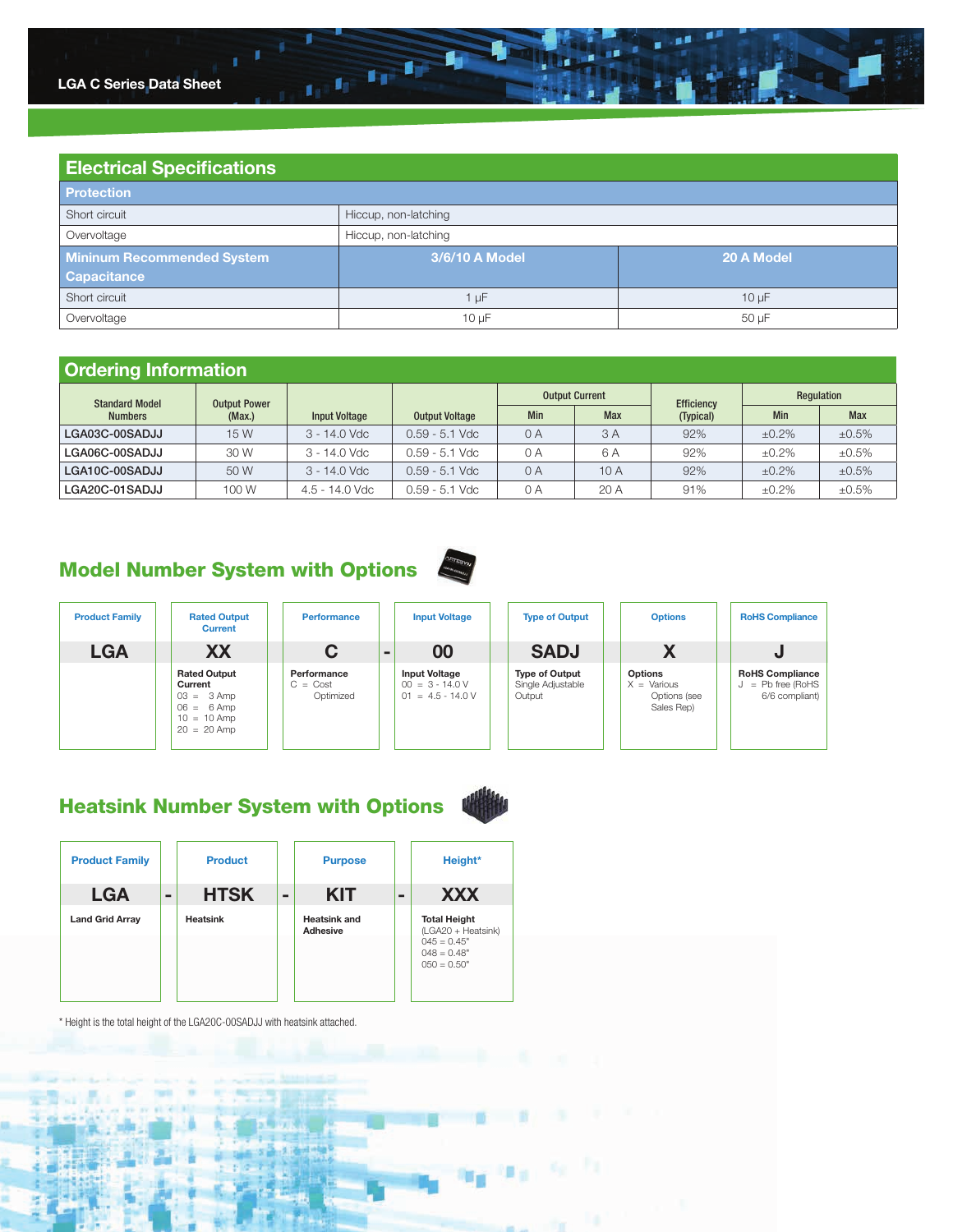

# Application Equations

## Setting Output Voltage Setting Margin Control

Default output voltage: 0.591 V

The outut voltage may be adjusted with a resistor placed between the "Trim" and "-Sense" pin.

The formula for calcuating the value of this resistor is:

$$
R_{\text{trim}}\,(\text{k}\Omega) = \frac{1.182}{V_{\text{out}} - 0.591}
$$

See Technical Reference Note for other trimming methods.

# Setting Under Voltage Lock Out – 3, 6, 10 A Models

Default Turn-on voltage: 2.9 V (300 mV Hysteresis)

The Turn-on voltage may be adjusted with a resistor placed between the "Enable" and "Ground" pins.

The formula for calculating the value of this resistor is:

 $R_{UVIO}$  (kΩ) =  $\underline{\qquad}$  14.81  $\star$  6.81 (6.81 \* VTurn\_on) - 18.16

\*ONLY USE WITH OPEN COLLECTOR DEVICE \*DO NOT DRIVE PIN WITH A VOLTAGE

### Notes:

- 1. Measured as per recommended minimum system capacitance.
- 2. di/dt = 10 A/  $\mu$ s, 12 Vin = Norm, Tc = 25 °C, load change = 50% lo 100% lmax.
- 3. Internal input capacitance is rated 16 Vdc maximum.

To margin the output up, pull the margin control pin high. To margin down, pull the margin control pin low. If the pin is left floating, the feature is disabled. The maximum margining range is ±33% of the oputput default voltage setting, with maximum output at 5.5 V

$$
V_{margin\_up} = 0.1182 \times \frac{R_{margin}}{R_{ofs} + \frac{R_{trim} + 2k}{R_{trim}}}
$$

$$
V_{margin\_down} = 0.1182 \times \frac{R_{margin}}{R_{ofs} + \frac{R_{trim} + 2k}{R_{trim}}}
$$

# Setting Under Voltage Lock Out – 20 A Models

Default Turn-on voltage: 4.3 V (300 mV Hysteresis)

The Turn-on voltage may be adjusted with a resistor placed between the "Enable" and "Ground" pins.

The formula for calculating the value of this resistor is:

$$
R_{UVIO} (k\Omega) = \frac{30.1 * 4.22}{(8.577 * V_{Turn\_on}) - 34.32}
$$

### \*ONLY USE WITH OPEN COLLECTOR DEVICE \*DO NOT DRIVE PIN WITH A VOLTAGE



External input fusing is recommended.